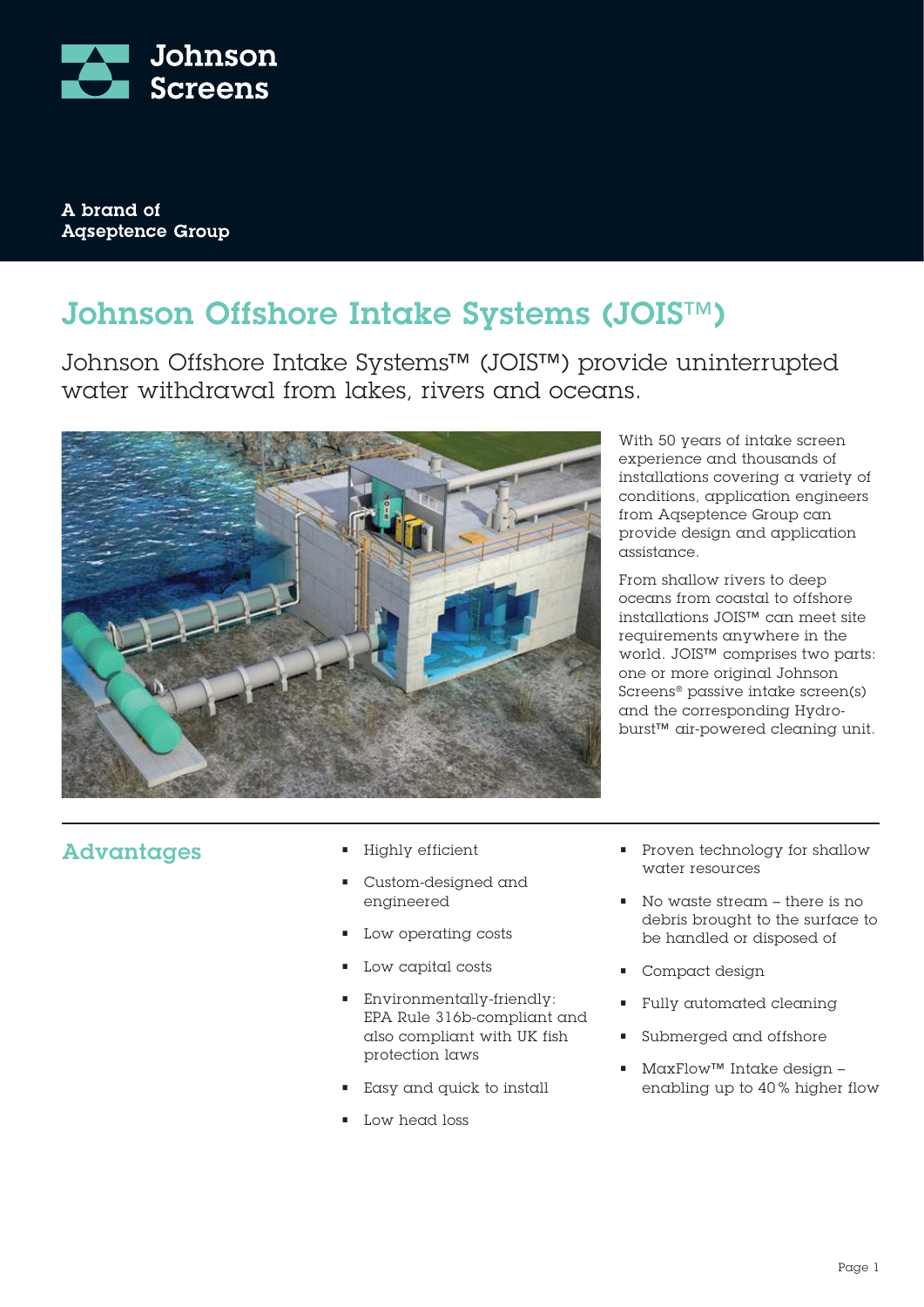### Johnson Screens® Passive Intake Screens



To provide maximum efficiency, Johnson Screens® passive intake screens are designed and engineered to each unique environment, resulting in a system which costs less to install, operate and requires less maintenance. Johnson Screens® high capacity passive intake screens are constructed using non-plugging Vee-Wire® with an internal dual flow modifier that creates a nearly uniform low flow velocity through the entire screen surface. This significantly reduces impingement and entrainment of debris while protecting aquatic life. Passive screens are designed to meet

regulatory requirements for a maximum slot velocity for both entrainment and impingement. This velocity is typically 0.15 m/s which is the maximum velocity at which  $\alpha$  juvenile fish can turn around, swim away and not be impinged onto a passive screen but the screens can be designed to the velocity requirements of the application. This, combined with a wide range of slot sizes (typically between 2 - 10 mm) determines our screen sizing. Furthermore, the large open area and low velocities result in a very low head loss in all applications, providing low overall operating costs.

#### Key Features

- Low capital costs and no moving parts, and low maintenance needs
- $\blacksquare$  Easy cleaning with a periodic blast of compressed air using our Hydroburst™ system
- Non-plugging Vee-Wire®
- Three standard configurations – drum, tee and half screens

Picture on the left: Johnson Screens® Vee-Wire®

Picture on the right: Johnson Screens® Passive Intake Screen Z-Alloy (CuNi) to avoid zebra mussel growth



- Internal dual-flow modifier provides low and even slot velocity (CFD modelling is available on demand)
- Selection of materials from 304 stainless steel for fresh water to Super Duplex for seawater; Z-alloy (CuNi) for repelling zebra mussel attachment and anti-bio fouling in fresh water

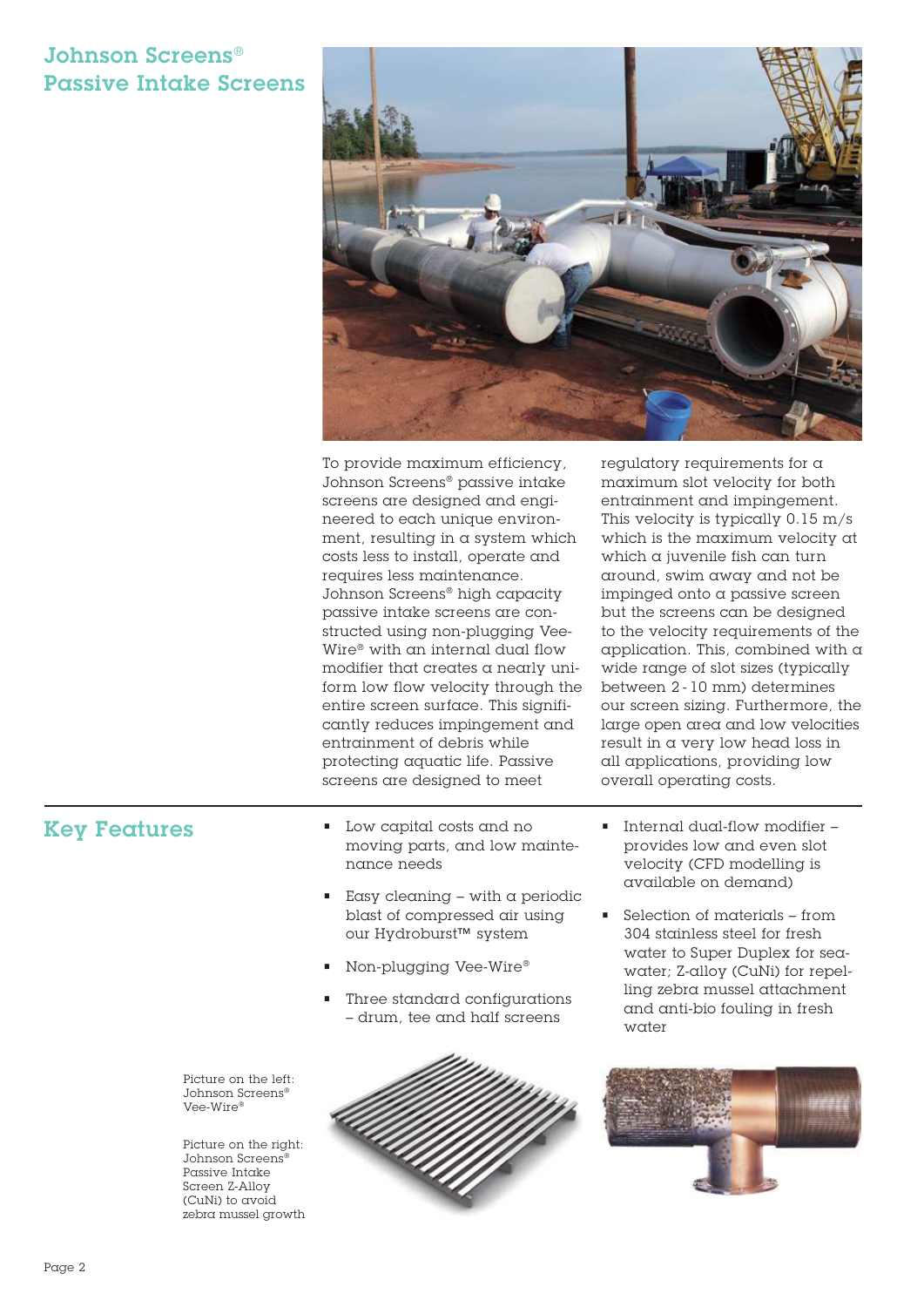### Internal Dual Flow **Modifier**



In early development, Johnson looked at modifier designs, which included restrictive pipes using slots and holes, they were rejected due to potential plugging and a very high pressure drop across the screen surface area was experienced.

The Johnson Screens® passive intake screen systems have an open pipe design that is highly effective, and is based on the industry standard. The key component of a Johnson® intake screen system



is the internal dual flow modifier. The even flow raises the overall efficiency of the screen to over 90 percent, which means more compact screen cylinders than with a single pipe modifier.

The low pressure drop across the screen surface and through the screen body (lower head loss) reduces the amount of energy required to pull water through the screen, creating significant savings on operating costs.

Max-Flow™ Passive Intake **NEW** 

> Max-Flow™ Passive Intake Screen



Johnson Screens' next generation Passive Intakes with the Max-Flow™ design increase the flow capacity of the previous designs by up to 40 %. The newly redesigned internal modifier allows an even slot velocity distribution also along the extended screening surface in the screen central area. The new

patent-pending screen design offers significant capital savings in any intake project by using more compact or fewer intake screens. Additionally, project savings can be increased by reducing piping and civil works. Naturally, the new screen design also offers all of the same features and benefits that standard passive screens do and still promises the same fish-friendly performance as the previous designs of Johnson Screens® Passive Intake screens have been doing for over 40 years. Johnson Screens® Max-Flow™ Passive Intake is a patent pending design.

#### Half Intake Screens for Shallow Water

Johnson Screens® Half Intake Screen



As water demands increase for cities, towns and industry, shallow water resources previously hard to withdraw from due to their lack of depth, have become a more viable option.

Our patented half screen has all the same attributes (low slot velocity, Hydroburst™ option, Vee-Wire®, dual flow modifier, etc.) as the standard passive intake screens but can operate in a much lower depth of water. Our standard passive screens require approximately half a diameter clearance around the screen. The half screen sits flat on the bottom and only needs the top clearance.